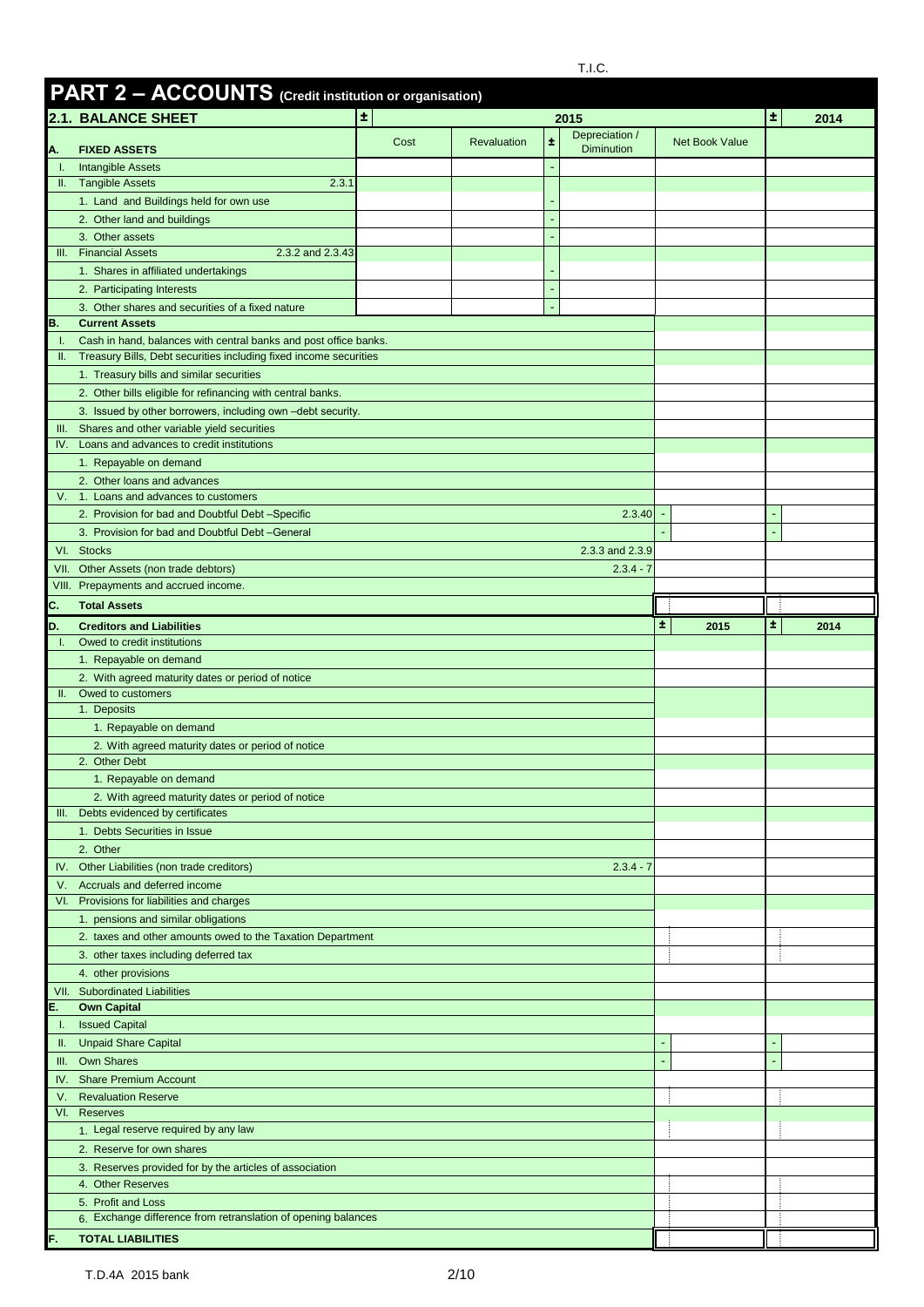|      |                                                                                                     |             | T.I.C.<br>$\overline{\mathbf{0}}$ |                     |  |  |
|------|-----------------------------------------------------------------------------------------------------|-------------|-----------------------------------|---------------------|--|--|
| 2.2. | <b>PROFIT AND LOSS</b>                                                                              | <b>NOTE</b> | 2015<br>Ι±                        | 2014<br>$\pmb{\pm}$ |  |  |
| 1.   | a) Interest receivable                                                                              |             |                                   |                     |  |  |
|      | b) Commissions and other charges receivable                                                         |             |                                   |                     |  |  |
|      | c) Income from securities                                                                           |             |                                   |                     |  |  |
|      | 1. Income from fixed income securities                                                              |             |                                   |                     |  |  |
|      | 2. Income from shares and other variable yield securities                                           |             |                                   |                     |  |  |
|      |                                                                                                     |             |                                   |                     |  |  |
|      | 3. Income from participations                                                                       |             |                                   |                     |  |  |
|      | 4. Income from shares in affiliated undertakings                                                    |             |                                   |                     |  |  |
| 2.   | a) interest Payable                                                                                 |             |                                   |                     |  |  |
|      | b) Commissions and other charges payable                                                            |             |                                   |                     |  |  |
| 3.   | Net profit $(+)$ / net loss $(-)$ on financial operations                                           |             |                                   |                     |  |  |
| 4.   | <b>Gross Dividends</b>                                                                              |             |                                   |                     |  |  |
| 5.   | Income (+) / Loss (-) from trading in foreign currency                                              |             |                                   |                     |  |  |
| 6.   | Expenses relating to financial instruments                                                          |             |                                   |                     |  |  |
| 7.   | Rents<br>Gross<br><b>Property expenses</b><br>Depreciation                                          |             |                                   |                     |  |  |
|      | 2015                                                                                                | 2.3.10      |                                   |                     |  |  |
|      | 2014                                                                                                |             |                                   |                     |  |  |
| 8.   | <b>Gross Royalties</b>                                                                              |             |                                   |                     |  |  |
| 9.   | Share of profit (+) or loss (-) from partnership or undertaking.                                    | 2.3.11      |                                   |                     |  |  |
| 10.  | Other operating income (including derivatives)                                                      |             |                                   |                     |  |  |
| 11.  | Other income (including extraordinary items)                                                        |             |                                   |                     |  |  |
| 12.  | Total Income (Add lines 2.2.3 to 2.2.11 in the relevant year)                                       |             |                                   |                     |  |  |
|      | <b>General administrative expenses:</b>                                                             |             |                                   |                     |  |  |
| 13.  | Staff costs.                                                                                        | 2.3.12      |                                   |                     |  |  |
| 14.  | Travelling - local                                                                                  |             |                                   |                     |  |  |
| 15.  | Travelling - overseas                                                                               |             |                                   |                     |  |  |
| 16.  | Motor Vehicle                                                                                       |             |                                   |                     |  |  |
| 17.  | Repair and Maintenance except for building renovations (see 2.2.31 below)                           |             |                                   |                     |  |  |
|      |                                                                                                     |             |                                   |                     |  |  |
| 18.  | Rents                                                                                               | 2.3.18      |                                   |                     |  |  |
| 19.  | Subscriptions and donations                                                                         |             |                                   |                     |  |  |
| 20.  | Entertainment of any kind                                                                           |             |                                   |                     |  |  |
| 21.  | Depreciation                                                                                        |             |                                   |                     |  |  |
| 22.  | Legal expenses                                                                                      |             |                                   |                     |  |  |
| 23.  | Other administrative expenses                                                                       |             |                                   |                     |  |  |
| 24.  | <b>Bad Debts - specific</b>                                                                         | 2.3.40      |                                   |                     |  |  |
| 25.  | Bad Debts - general                                                                                 |             |                                   |                     |  |  |
| 26.  | Other expenses (including extraordinary items)                                                      |             |                                   |                     |  |  |
| 27.  | Profit / loss from the disposal /revaluation of fixed assets                                        | 2.3.42      |                                   |                     |  |  |
| 28.  | Profit / loss from the disposal or revaluation of investments                                       |             |                                   |                     |  |  |
| 29.  | Exchange difference                                                                                 |             |                                   |                     |  |  |
| 30.  | Goodwill of properties acquired                                                                     |             |                                   |                     |  |  |
| 31.  | <b>Building renovation costs</b>                                                                    |             |                                   |                     |  |  |
| 32.  | Net surplus (+) / deficit (-) of cashiers / tellers                                                 |             |                                   |                     |  |  |
| 33.  | 33. Net Profit (+) / loss (-) from operations (2.2.12 less (total of lines 2.2.13 to 2.2.32))       |             |                                   |                     |  |  |
| 34.  | Tax on profit or loss from ordinary activities, current and previous years.                         |             |                                   |                     |  |  |
| 35.  | A) Defence Contribution                                                                             |             |                                   |                     |  |  |
|      | B) Other taxes (including deferred tax and overseas tax)                                            |             |                                   |                     |  |  |
| 36.  | <b>Profit (+) / loss (-) for year</b> (Add lines $2.2.33$ to $2.2.35$ )                             |             |                                   |                     |  |  |
| 37.  | Transfer to legal reserve required by any law                                                       |             |                                   |                     |  |  |
| 38.  | Profit (+) / Loss (-) after the transfer to legal reserve required by any law. (2.2.36 less 2.2.37) |             |                                   |                     |  |  |
|      | Distribution of Profits and (Losses) for year                                                       |             | 2015<br>÷.                        | 2014<br>÷           |  |  |
| 39.  | Dividends paid (+) / proposed (+) / cancelled (-)                                                   | 2.3.14      |                                   |                     |  |  |
| 40.  | Transfer to capital reserve                                                                         |             |                                   |                     |  |  |
| 41.  | <b>Transfer to Profit and Loss reserve</b>                                                          |             |                                   |                     |  |  |
| 42.  | Transfer to other reserve                                                                           |             |                                   |                     |  |  |
| 43.  |                                                                                                     |             |                                   |                     |  |  |
|      | Reserves (Add / subtract 2.2.39 to 2.2.42)                                                          |             |                                   |                     |  |  |